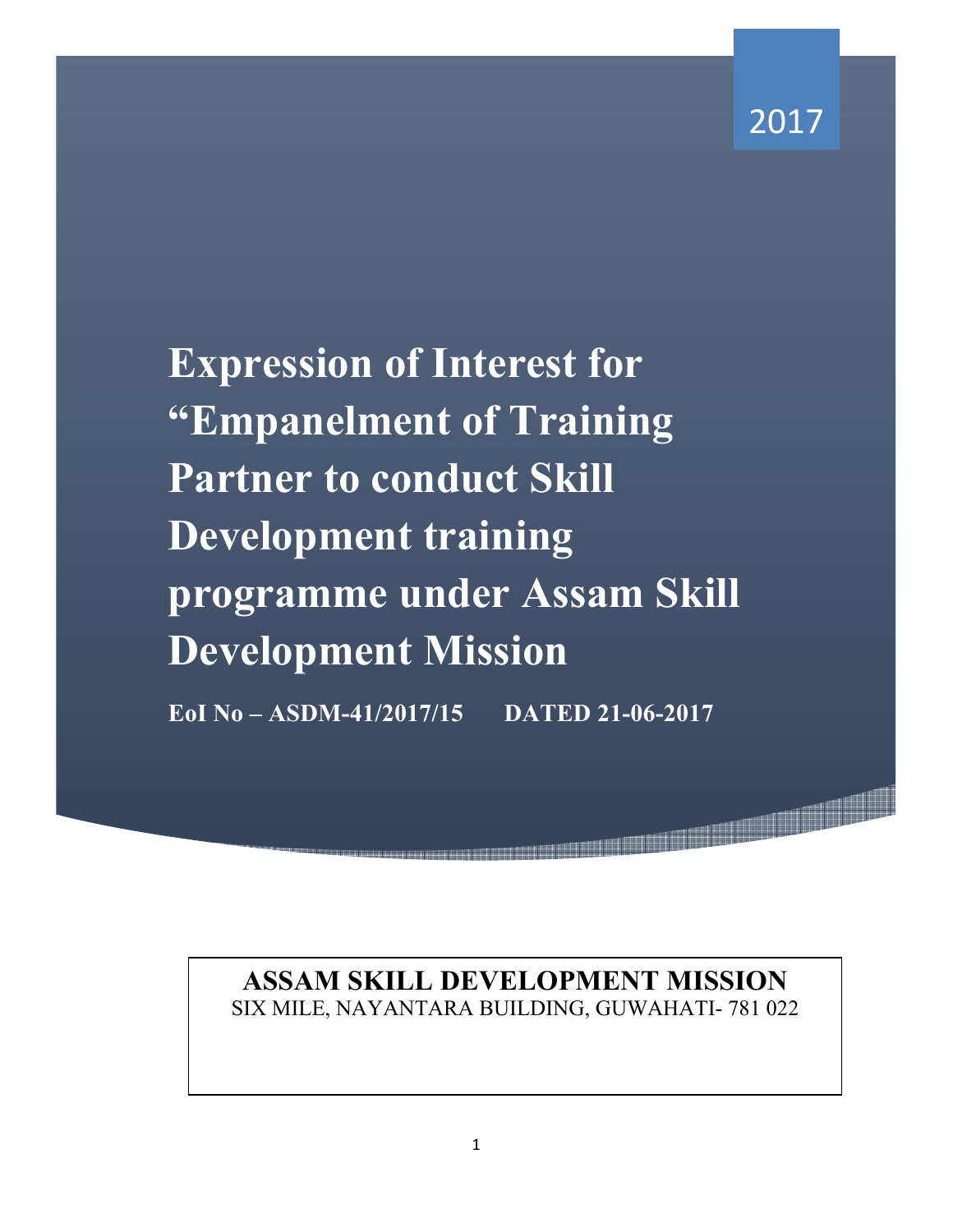# Content

- 1. Invitation for Expression of Interest
- 2. Important Dates

#### **Annexure –I**

- A. Eligibility criteria
- B. Scope of work and requirements
- C. Special Instruction
- Annexure II : EOI short listing criteria **Annexure III :** Application Pro-forma Annexure IV : Details of Skill Development training record **Annexure V** : Sector wise faculty list **Annexure VI** : Trade wise Equipment list **Annexure VII :** Infrastructure details – Centre wise **Annexure VIII :** Covering letter **Annexure IX :** Self-Declaration

2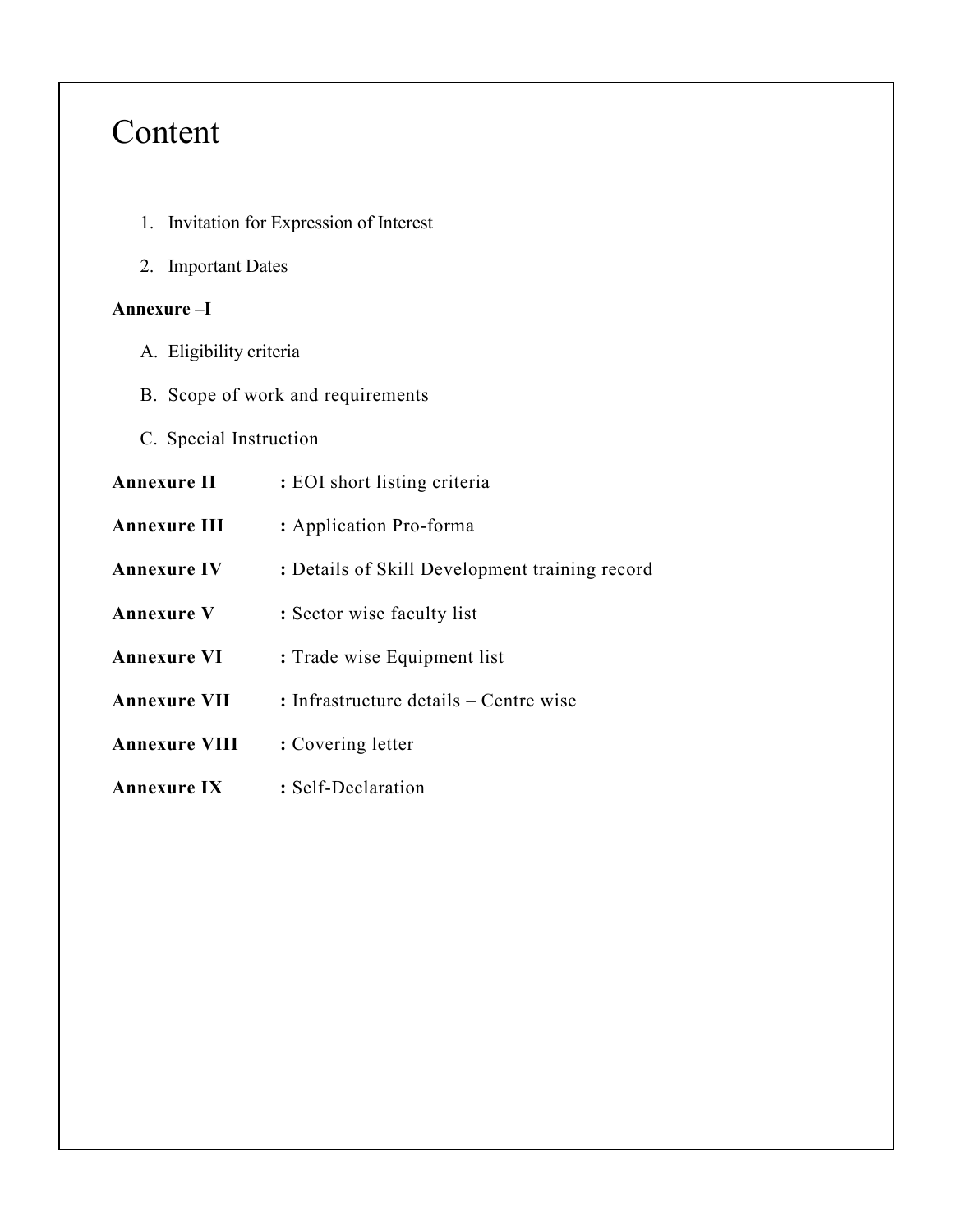### **1. Invitation for Expression of Interest**

**Assam Skill Development Mission** is an Initiative of the Government of Assam to enable youths to get employment opportunities in a holistic manner. The mission aims that the youths would be trained for skills as per their capabilities  $\&$  merit and thereby makes them employable. The Mission is setup to bring more focus and coordination to the skill development initiatives.

Assam Skill Development Mission (ASDM) would be working with Training Partners (TP) for Skill Development activities across the state of Assam. To this effect, ASDM would like to empanel firms/Organization having relevant experience in Skill Development Training as per Eligibility and Evaluation criteria. Program quality and implementation will be monitored and evaluated by ASDM, as per its Quality Standards and Procedures.

#### **Annexure : I**

#### **2. Important Dates**

| <b>S. No.</b>        | Particular                                  | <b>Details</b>         |
|----------------------|---------------------------------------------|------------------------|
|                      | Start date of issuance/sale of EOI document | 21-06-2017             |
|                      | Last date for Submission of Queries         | 03-07-2017             |
|                      | Pre-Bid Conference                          | 10-07-2017             |
| 4                    | Issue of Corrigendum                        |                        |
| $\ddot{\phantom{1}}$ | Last date for issuance/sale of EOI Document | 20-07-2017             |
| h                    | Last date and time for EOI Submission       | 21-07-2017 till 4:30pm |

### **A. Eligibility criteria**

- **1.** The Institutions/organizations should compulsory be an independent legal entity registered in India as per regulations of the Govt, of India.
- **2.** Private Educational Institutions recognized under Union Grant Commission (UGC), National Council of Vocational Training (NCVT)
- **3.** All India Council of Technical Education (AICTE), Ministry of Human Resource Development (MHRD), Medical Council of India (MCI), Indian Nursing Council and any other similar statutory organizations are eligible.
- **4.** National Skill Development Corporation (NSDC)/Sector Skill Council (SSC) affiliated training providers
- **5.** Training Service Providers -company/firm/organization/Non -Government Organization (NGO)/trust/society/Proprietorship/Partnership Firms/Industry affiliated organizations should fulfill the following criteria
	- **a.** Atleast three years of experience in providing skill development trainings
	- **b.** Should have trained & placed at least 200 candidates in last three years
	- **c.** Should have conducted training under any skill development related schemes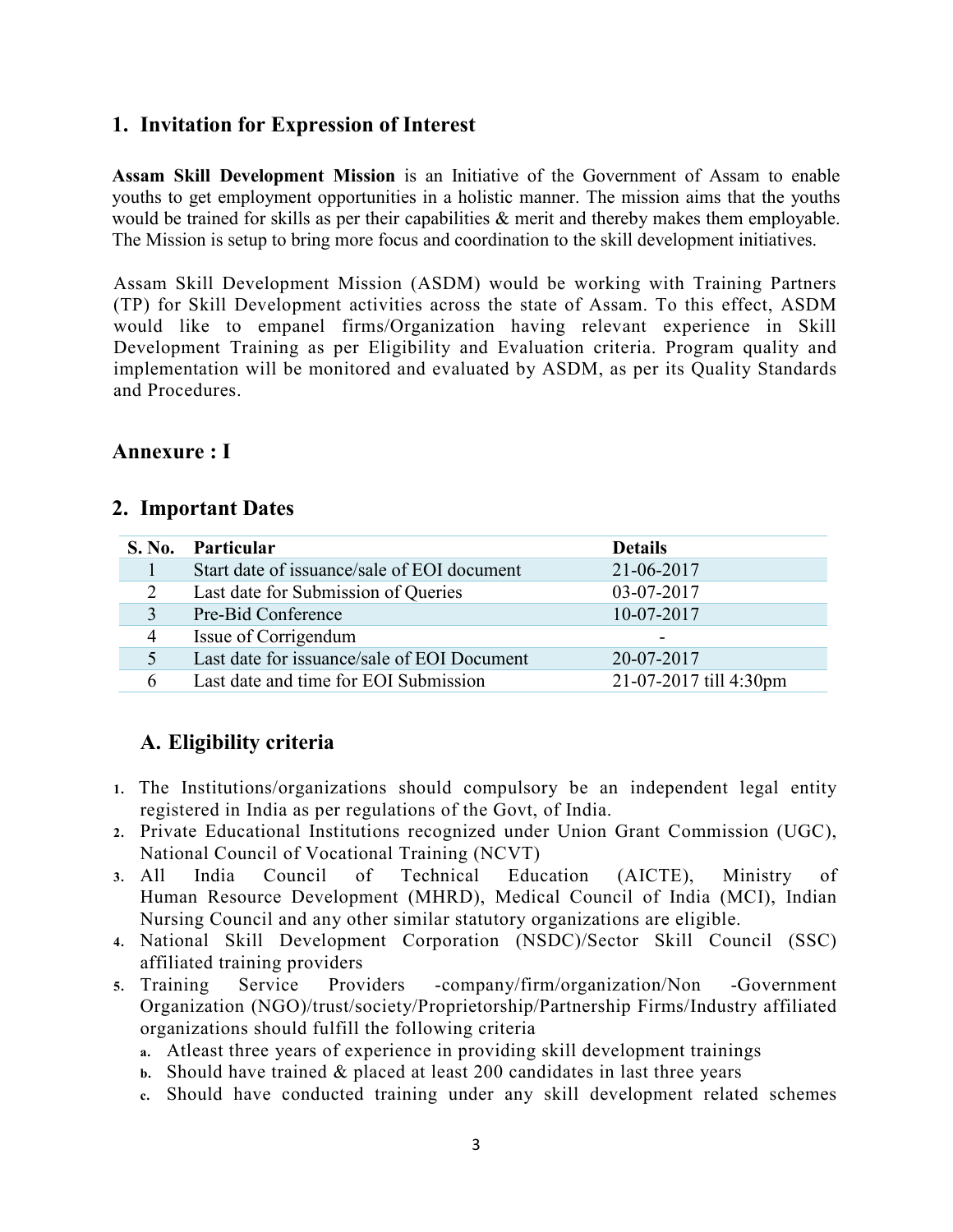funded by Government of India or state Government of Assam

- **d.** The agencies should have followed standard curriculum for the skill training courses as per NCVT/National Skill Qualification Framework (NSQF) guidelines.
- **e.** Should have permanent Infrastructure (or rent/lease for three years) in Assam
- **f.** In case of Non-Governmental Organizations/societies/industry affiliated organizations should have average annual turnover of Rs. 30 Lakhs (excluding grants/Donations) of last 3 years.
- **g.** Unique ID for NGOs/VOs through NGO-Darpan portal of NITI Aayog is mandatory.
- **h.** Consortium /Joint Venture is not allowed.

#### **B. Scope of work and requirements of Training Partner:**

- 1. Institutions have to follow the course curriculum as per the Modular Employable Skills National Occupational Standards (NOS) - National Skill Development Corporation (NSDC).
- 2. Training Centre preferably should have the stipulated infrastructure **(Class room, power, Geo tagged Biometric Attendance, IP Camera Enabled Indoor & Outdoor Classes, Lab, Broadband, Power Backup, Training aids, Firefighting Equipment, First Aid, Canteen, Washroom Facilities, Copying Equipment, Proper Sitting Arrangement, Drinking Water etc.)** and equipments as per SMART Affiliation and Accreditation Guidelines to ensure skilling as per the standards prescribed in the course curriculum/trade,
- 3. Trainers/faculty are to be selected/available for the training programme having the pre-requisite qualifications specific to the trade as per Scheme Guidelines i.e. SMART NSDC
- 5. The Training Providers shall be expected to detail the design, organize, conduct and monitor phases of various Training Programs/Modules and provide counseling and **minimum 80% placement** to the trainees for **a continuous period of 90 days in service.** Continuation of skill provider will be decided in accordance with the continuation of skill trained candidate.

#### **C. Special Instruction for the interested Organizations**

- 1. This EOI does not commit ASDM to award a contract or to engage in negotiation. This is for empanelment of eligible Training Providers at the state level under the qualified sectors.
- 2. Interested applicant may furnish their EOI through post by giving all the necessary documents in English as specified in formats provided in the EOI.
- 3. ASDM reserves the right to withdraw or amend this EOI, without assigning any reasons for the same, if ASDM determines that such action is in the best interest of the Government of Assam. ASDM undertakes that all the information shared by the applicant will be held in strict confidence and will not be made public unless directed by law.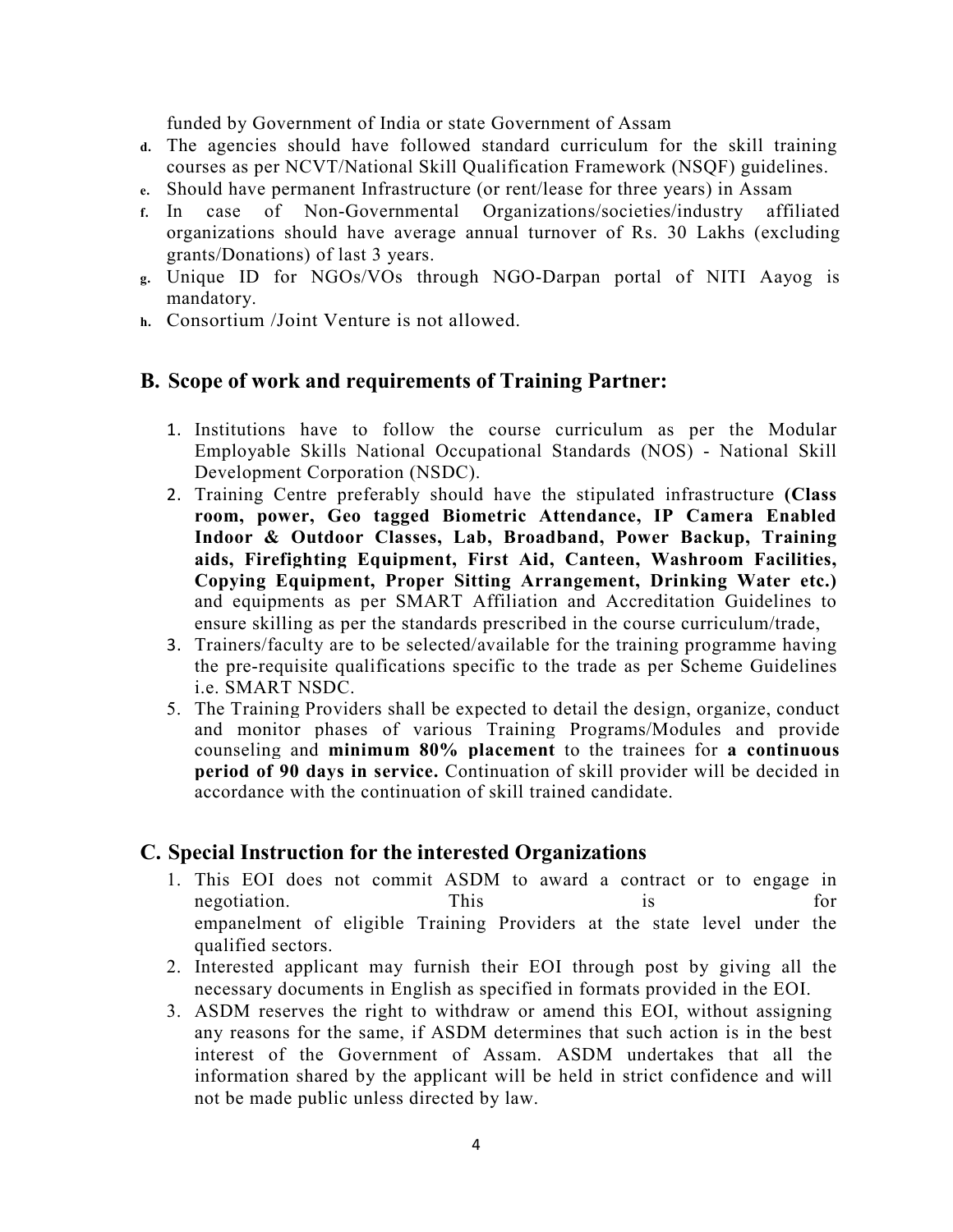- 6. The response submitted to this EOI and all correspondence shall be in English and shall conform to the forms at any interlineations, erasures or over writing shall be valid only if they are initiated by the authorized person signing the EOI.
- 7. The EOI submitted should be concise and contain only relevant information as required under this document. The applicant submitting the EOI would be responsible for all its expenses, costs and risks incurred towards preparation and submission of the EOI. ASDM shall, in no case, be responsible or liable for any such costs whatsoever, regardless of the outcome of the process.
- 8. The EOI submitted by the applicant shall remain valid for a period of 90 days after the closing date for submission of EOI prescribed in this document. EOI validity expressed for a period less than 90 days shall be rejected. ASDM may solicit the applicants consent for the extension of EOI validity (but without modification in their EOI response).
- 9. TPs are advised to study all instructions, forms, requirements and other information in the EOI documents carefully. Submission of proposal shall be deemed to have been done after careful study and examination of the EOI Document with full understanding of its implications.
- 10. The response to this EOI should be full and complete in all respects. Failure to furnish all information required by EOI documents or submission of EOI not substantially responsive to this document will be at TP's risk and may result in rejection of its submission.
- 11. EOI documents submitted by TPs will be reviewed by an expert panel constituted for technical purpose by ASDM and marks will be given based on the parameters mentioned in evaluation criteria.
- 12. TPs are to submit both physical as well as soft copy to office of ASDM.
- 13. All material submitted by TP will become the property of ASDM and may be returned completely at its sole discretion.
- 14. ASDM may at its sole discretion and at any time during the evaluation of EOI or post empanelment, disqualify any applicant, if the applicant has
	- a. Made misleading or false representations in the forms, statements and attachments submitted in proof of the eligibility requirements;
	- b. A record of poor performance such as abandoning works, not properly completing the contractual obligations, inordinately delaying completion, financial failures etc. in any of the projects in the preceding three years.
	- c. Submitted an EOI that is not accompanied by required documentation.
	- d. Use of modified formats for submission.
	- e. Failed to provide timely clarification related thereto, when sought.
	- f. Been declared ineligible/blacklisted by State/UT/Central Government or any Public

Sector undertaking under them.

- g. Been in litigation with any Government agencies/institutions in India
- h. Made an attempt to influence the evaluation
- i. Processing fee as Demand Draft not included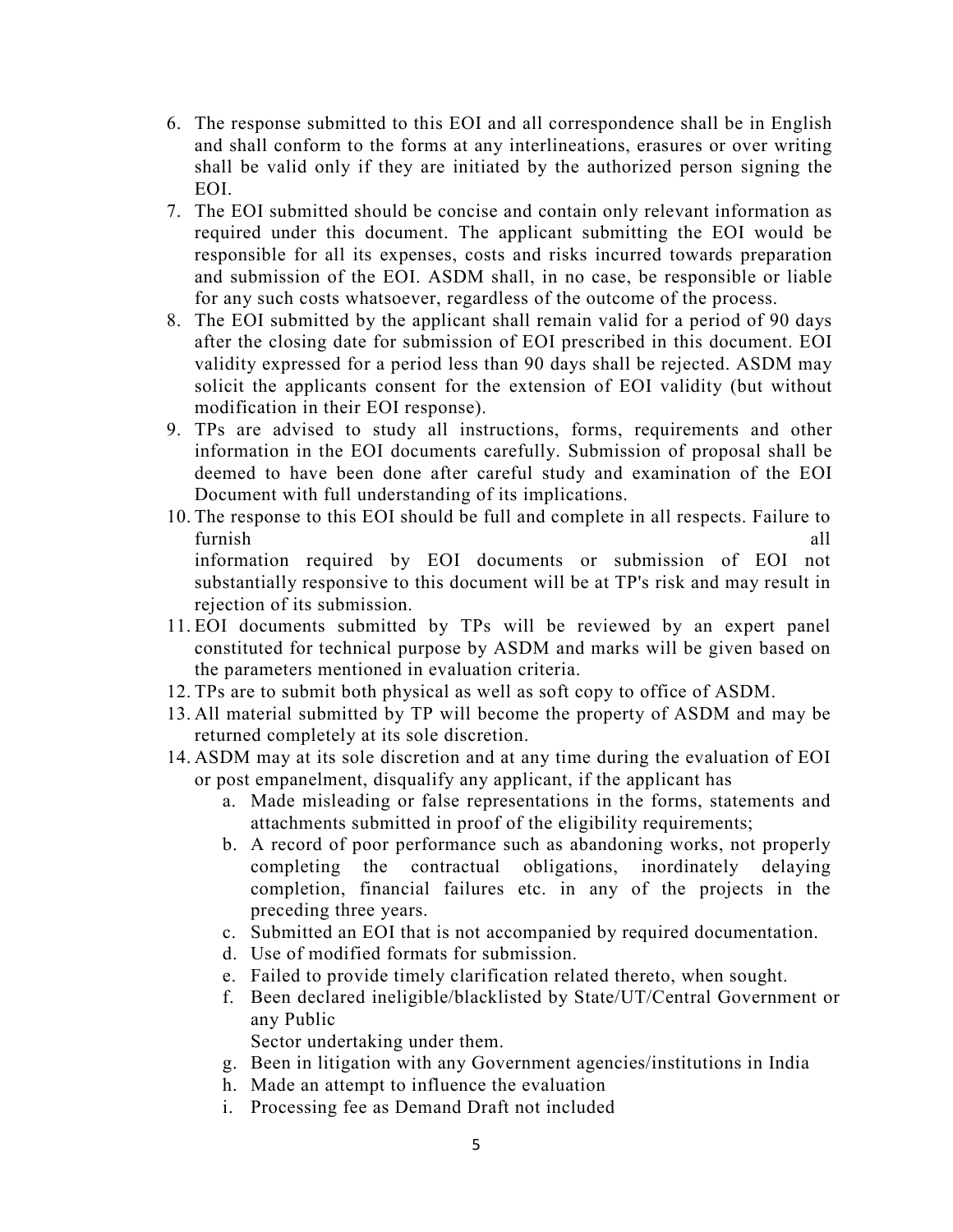15. Any dispute or all matters arising out of this EoI, the competent court in Guwahati including Guwahati High Court Shall have jurisdiction.

### **Annexure II : EOI shortlisting criteria**

- I. Experience in skill Training and placement
- II. Spread of existing training centers.
- III. Track record in training and placement
- IV. Working experienced with Government agencies.
- V. Faculty, Equipment and infrastructure
- VI. Arrangement for assessment & Certification and Placement/Entrepreneurship development
- Annual Financial turnover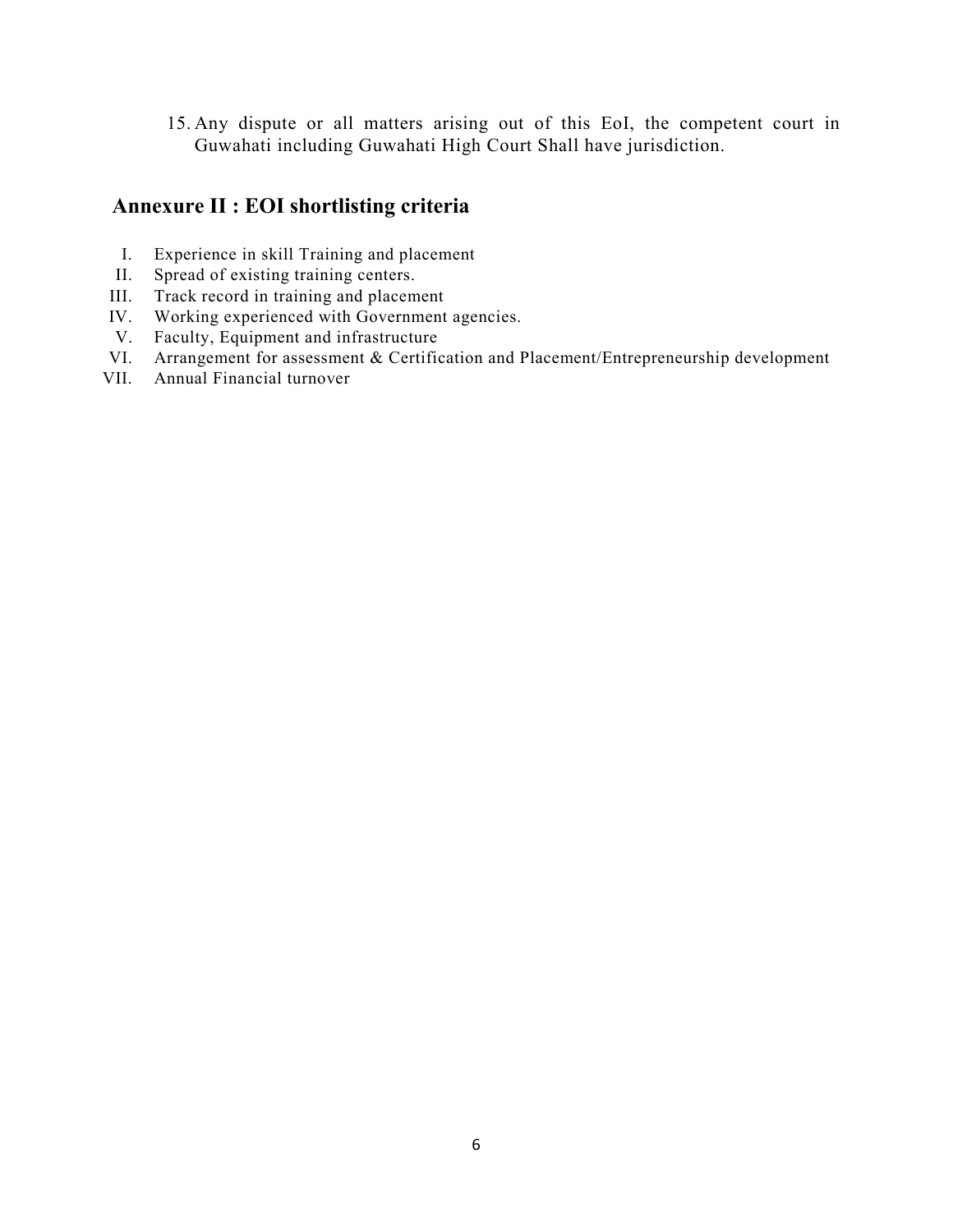## **A. The scoring sheet will be as follows as per documents submitted; Total 70**

|                                  | <b>Sector wise evaluation</b>                     |         |                                        |
|----------------------------------|---------------------------------------------------|---------|----------------------------------------|
| Criteria                         | <b>Scoring (In points)</b>                        | Maximu  | <b>Relevant Document</b>               |
|                                  |                                                   | m Score |                                        |
|                                  | 3-5 years = 4,                                    | 5       | Certificate of incorporation           |
| No. of years in                  | 5 years and above $=$ 5                           |         |                                        |
| existence                        |                                                   |         |                                        |
| No. of training centers          | 1 centre = $2$ ;                                  | 5       | Copy of rent agreement/hiring          |
| in Assam                         | 2 centre = $4$ ;                                  |         | 5 agreement/Electricity bill/Trade     |
|                                  | More than 2 centres $=$ 5                         |         | License/Telephone Bill, etc            |
| No. of persons trained           | 200 to 299 trainees = 2;                          | 5       | In case of Govt., related schemes Copy |
| in the during last three         | 300 to 499 trainees = 3; 500 to                   |         | of relevant work order and             |
| years                            | 999 trainees $4=$ ; more than 1000                |         | work completion certificate            |
|                                  | trainees $=5$                                     |         | should be furnished.                   |
| Experience in                    | North East (more than 2 years                     | 10      | Copy of relevant agreement/ work order |
| implementation of                | experience) -10                                   |         |                                        |
| Skill Development                | Other parts of India (more than 2<br>$years) - 5$ |         |                                        |
| program funded by                | Any other $(1-2 \text{ years}) - 3$               |         |                                        |
| Government                       |                                                   |         |                                        |
| Placement of the                 | 25% to 49% = 3;                                   | 10      | list of placed students - tracker,     |
| trained candidate                | 50% to 70%=7                                      |         | sample copy of salary slips, offer     |
|                                  | above $70\% = 10$                                 |         | letter                                 |
| Sector/Trade Specific (in Assam) |                                                   |         |                                        |
| Infrastructure                   | less than 2000 Sq. ft= $3$ ;                      | 10      | Lease agreement or ownership           |
| available plinth area*           | 2000sfl to 4000 Sq. ft =7;                        |         | document                               |
|                                  | more than 4000 Sq. ft = $10$                      |         |                                        |
| Equipment as per                 | less than 50% of required                         | 10      | Statement list of available            |
| sector (one batch)*              | equipment, if available $=5$ ;                    |         | equipment                              |
|                                  | all available $= 10$                              |         |                                        |
| Qualified Faculty as             | Faculty of each sector batch                      | 10      | Faculty qualification details          |
| per sector proposed*             | Minimum $3$ nos= $6$                              |         |                                        |
|                                  | $4 \text{ nos} = 8$<br>5 and above= $10$          |         |                                        |
| Certification &                  | If not done = 0; completed = $5$                  | 5       | 5 Copy of certificate                  |
| Assessment as per                |                                                   |         |                                        |
| sector                           |                                                   |         |                                        |
|                                  |                                                   | 70      |                                        |

\*Subject to field verification only.

#### **B. Technical Committee assessment based on presentation by the TP:**

The parameters like past experience, infrastructure, placement record, performance of team and their faculty strength etc shall be considered for a total of 30 (Maximum) points.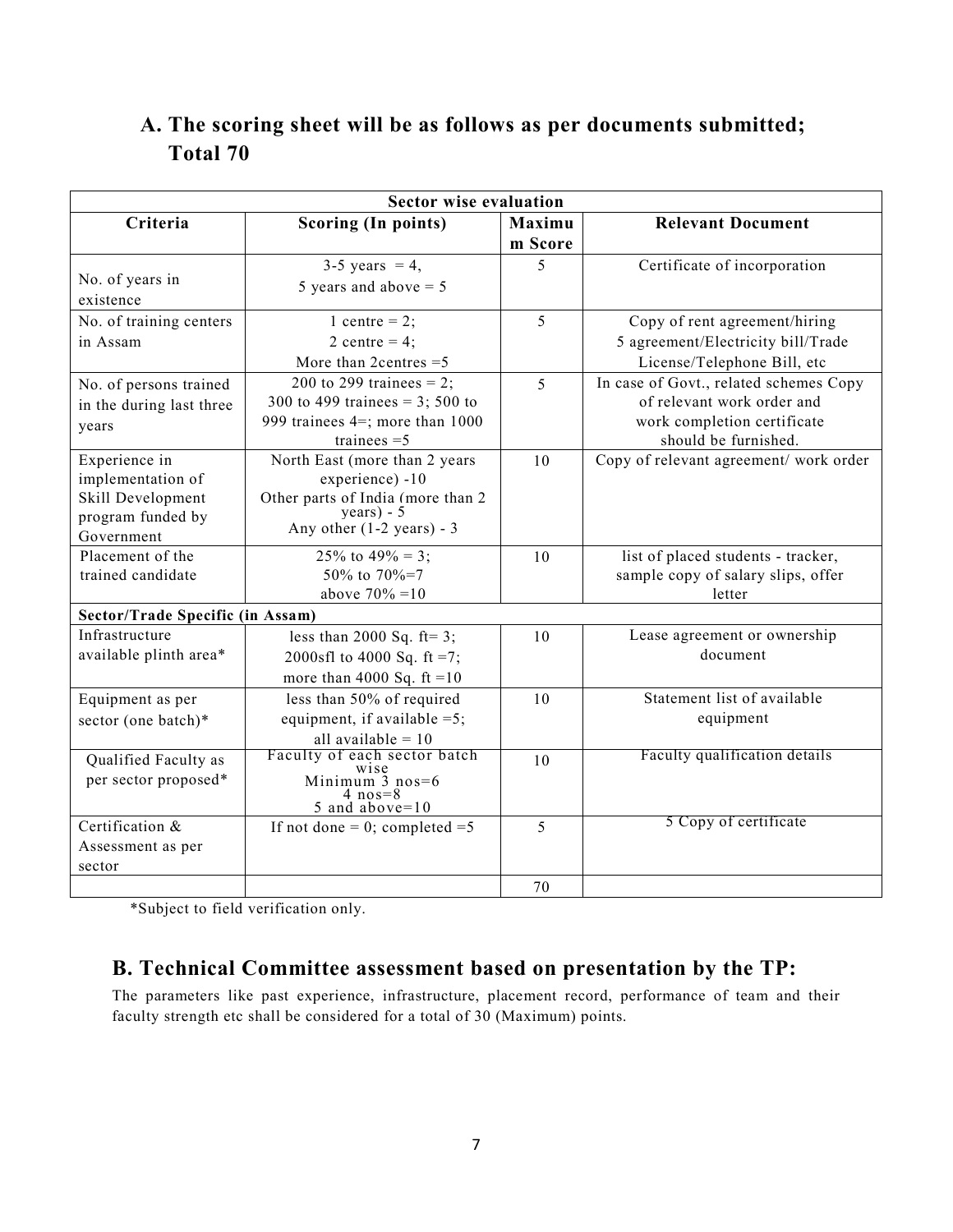### **C. For the above purpose an evaluation committee shall be notified by the state Govt.**

N.B: The decision taken by ASDM would be final and no further queries would be entertained.

## **Annexure III : Application Proforma**

| $\mathbf{A}$   | <b>Organization Profile</b>                                                                                                                                                                                                     |    |                     |                        |               |                                           |                               |
|----------------|---------------------------------------------------------------------------------------------------------------------------------------------------------------------------------------------------------------------------------|----|---------------------|------------------------|---------------|-------------------------------------------|-------------------------------|
| $\mathbf{1}$   | Name of the organization, complete postal<br>address with PIN, Mobile /telephone no., e-mail. I.D,<br>Fax No, Website                                                                                                           |    |                     |                        |               |                                           |                               |
| $\overline{2}$ | Registration number, date of registration,<br>validity of registration., Act under which<br>registered                                                                                                                          |    |                     |                        |               |                                           |                               |
| 3              | Status of the organization (i.e. company/Partnership<br>firm /etc)                                                                                                                                                              |    |                     |                        |               |                                           |                               |
| $\overline{4}$ | Name & designation of Chief functionary with<br>Tel No. /Mobile No                                                                                                                                                              |    |                     |                        |               |                                           |                               |
| 5              | Name & designation of Contact person for<br>this Eol with Tel No. /Mobile No                                                                                                                                                    |    |                     |                        |               |                                           |                               |
| 6              | Whether the organization has any past<br>experience in conducting skill development<br>training programme, if yes then the details<br>thereof Attach the work order/sanction letter                                             |    | Scheme              | Ministry<br>Department |               | Date of<br>commencement<br>of the project | Project<br>completion<br>date |
| $\overline{7}$ | Whether the institution/organization is having<br>sufficient managerial and technical capacity<br>for conducting the training programme, if yes<br>the details thereof                                                          |    |                     |                        |               |                                           |                               |
| 8              | Whether the organization is engaged in the<br>skill development, promotional activities. If<br>yes, whether it is incorporated as one of the<br>objectives in the Memorandum and Article of<br>Association of the Organization. |    |                     |                        |               |                                           |                               |
| $\overline{9}$ | Brief details of Activities undertaken by the<br>organization in the field of skill development                                                                                                                                 |    |                     |                        |               |                                           |                               |
| B              | <b>Project Profile</b>                                                                                                                                                                                                          |    |                     |                        |               |                                           |                               |
| 10             | Details of existing Training Center (s) in Assam                                                                                                                                                                                |    | with postal address | Location of the center | Contact<br>ID | person<br>Telephone No., Mobile No. Email | Name<br>&                     |
|                | $($ If Any $)$                                                                                                                                                                                                                  | 1. |                     |                        |               |                                           |                               |
|                |                                                                                                                                                                                                                                 | 2. |                     |                        |               |                                           |                               |
|                |                                                                                                                                                                                                                                 |    |                     |                        |               |                                           |                               |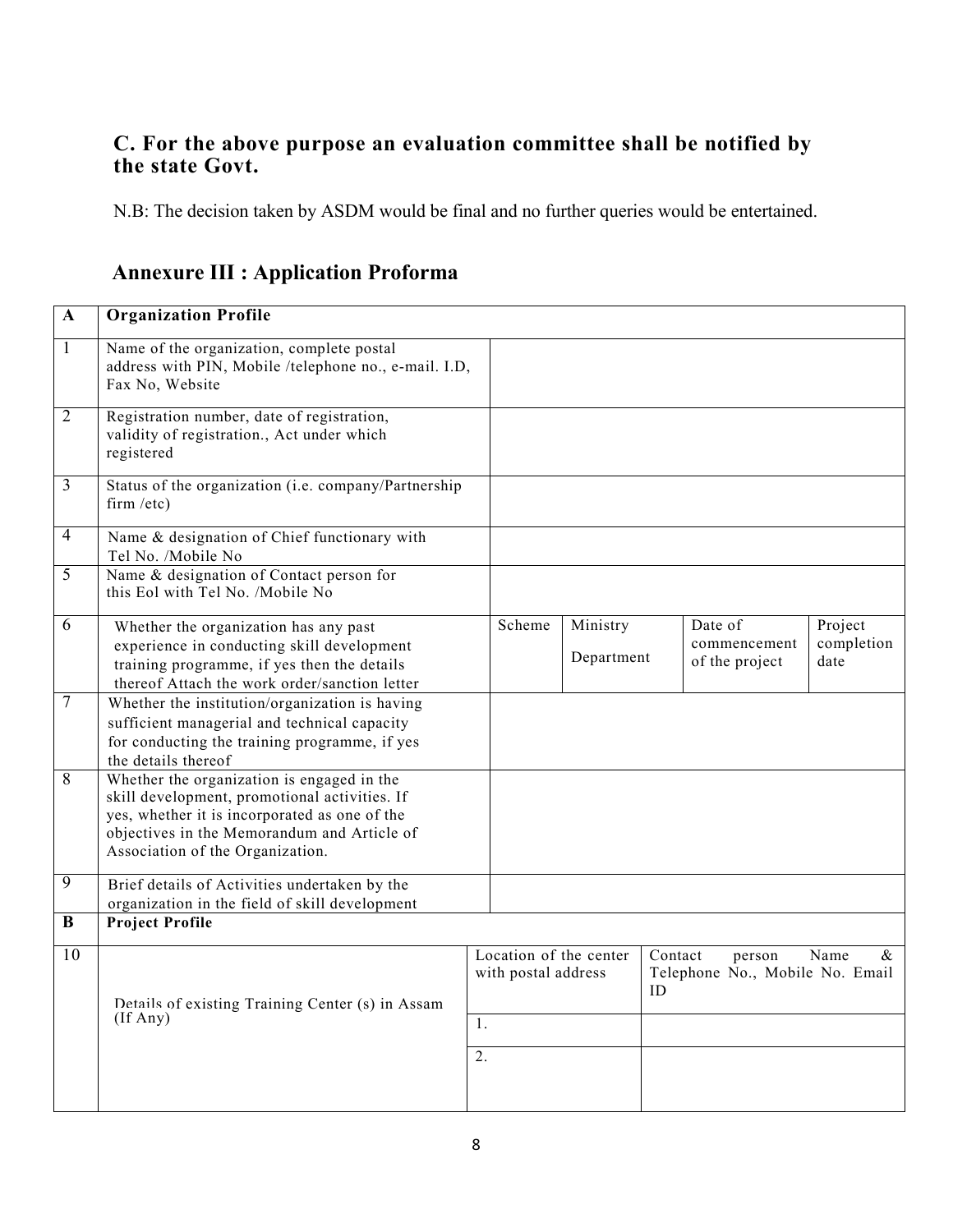| 11.             |                                                                                          | Sector  | Trade | Course Curriculum                                         |
|-----------------|------------------------------------------------------------------------------------------|---------|-------|-----------------------------------------------------------|
|                 | Sectors to be implemented                                                                |         |       | To be Attached                                            |
| 12              | Location wise details of availability of space                                           |         |       |                                                           |
|                 | indicating area in sq. feet per class                                                    |         |       |                                                           |
|                 | room/workshop (as per Annexure-VI I)                                                     |         |       |                                                           |
| 13              | Status of procurement of land and premises                                               |         |       |                                                           |
|                 | (own/lease basis/rent basis) if, rented/leased                                           |         |       |                                                           |
|                 | attach the Lease agreement/ownership                                                     |         |       |                                                           |
| $\mathbf C$     | document<br>Documents to be attached                                                     |         |       |                                                           |
|                 |                                                                                          |         |       |                                                           |
| 14              | Copy of valid registration certificate under                                             |         |       |                                                           |
|                 | proper statute. (Self - Attested)                                                        |         |       |                                                           |
| 15              | Copy of Memorandum of Association and                                                    |         |       |                                                           |
|                 | Bye laws certified by appropriate authority.                                             |         |       |                                                           |
|                 | (Self-Attested)                                                                          |         |       |                                                           |
| 16              | Copy of audited balance sheet (by chartered                                              |         |       |                                                           |
|                 | Accountant) for the last 3 years (Self-Attested)                                         |         |       |                                                           |
| 17              | Copy of Annual Report of last three years                                                |         |       |                                                           |
|                 | (Self-Attested)                                                                          |         |       |                                                           |
|                 |                                                                                          |         |       |                                                           |
| 18              | List of current office hearers of the organization                                       |         |       |                                                           |
|                 | with their full name complete postal address with<br>PIN, Phone/ mobile no. and Email-Id |         |       |                                                           |
|                 |                                                                                          |         |       |                                                           |
| 19              | List of Core Training and Placement Staff                                                |         |       |                                                           |
| 20              | Details of Skill Development Training and                                                |         |       |                                                           |
|                 | Placement record for last three years as per                                             |         |       |                                                           |
|                 | Annexure-IV                                                                              |         |       |                                                           |
| 21              | Sector wise list of qualified Faculty                                                    |         |       |                                                           |
|                 | $(Annexure-V)$                                                                           |         |       |                                                           |
| 22              | List of Equipment available for conducting                                               |         |       |                                                           |
|                 | training (Sector wise) (As per Annexure-VI).                                             |         |       |                                                           |
| $\overline{23}$ | Name of the Assessing body and copy of                                                   |         |       |                                                           |
| 24              | certificate (attach the Agreement copy)                                                  |         |       | MoU with employers/captive placement details /letters     |
|                 | Details of Placement Arrangement                                                         |         |       | from employers on company letterhead during at least last |
|                 |                                                                                          | 3 years |       |                                                           |
| $\mathbf{D}$    | Affidavit regarding:                                                                     |         |       |                                                           |
|                 | That organization/institution is not involved in                                         |         |       |                                                           |
|                 | any corrupt practices and has not been black-                                            |         |       |                                                           |
|                 | listed by any central/state agencies (As per                                             |         |       |                                                           |
|                 | Annexure-IX)                                                                             |         |       |                                                           |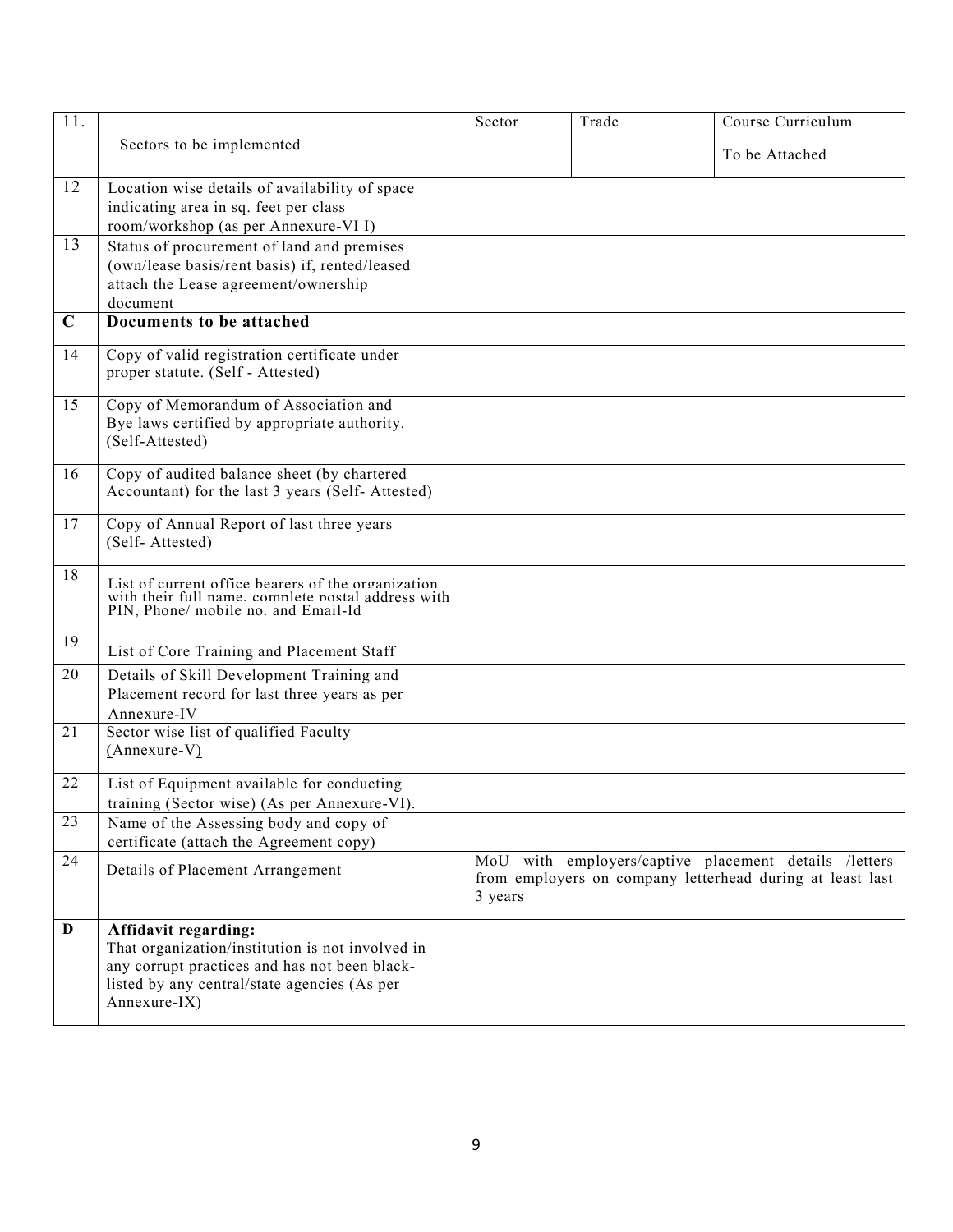| Е  | Certificates:                                                                                                                                                                                                                                                   |                                                                                                               |
|----|-----------------------------------------------------------------------------------------------------------------------------------------------------------------------------------------------------------------------------------------------------------------|---------------------------------------------------------------------------------------------------------------|
|    | • Certified that provisions of the Expression of Interest have been fully understood and we will take the<br>responsibility for successful completion of the project in a time bound manner, if empanelled by<br>ASDM.<br>any project is sanctioned under ASDM. | • Certified that there is no duplication of efforts with existing schemes of other Ministries/ Departments if |
| 25 | Any other supporting documents                                                                                                                                                                                                                                  | other<br>documents<br>required<br>0Ť<br>for<br>any<br>Copy<br>as<br>completeness of technical proposal etc.   |

\* Please use additional sheets wherever necessary for providing information.

**Note:** All the pages of the EoI proposal and supported documents should be duly attested by the competent authority. All the pages should be numbered and properly indexed. If any of the Eol proposals is found to be without proper signature, page, numbers and index, it will be liable for rejection.

Authorized signatory of the

Organization

With seal

Name/Designation/Address Date : Place: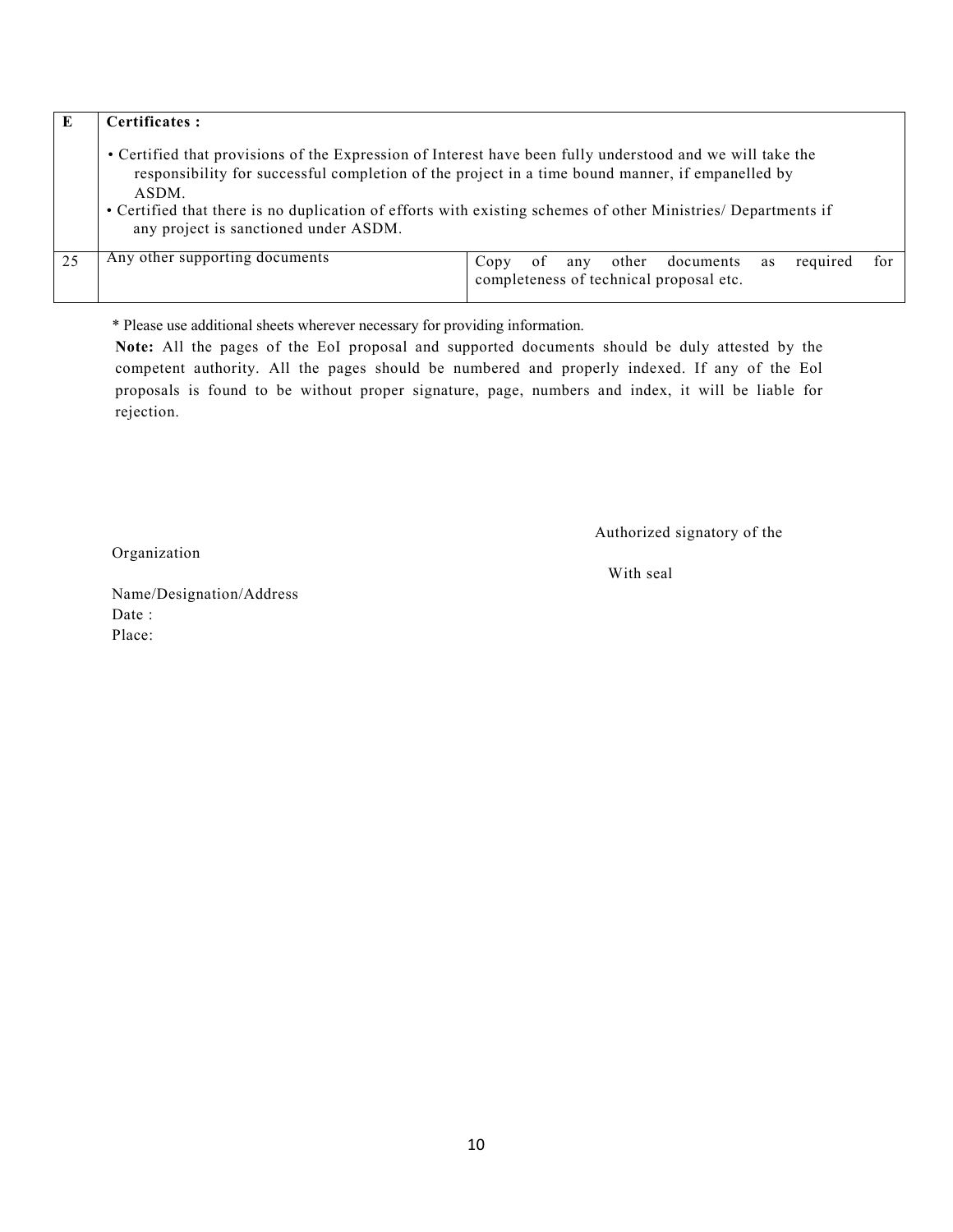# **Annexure IV : Details of Skill Development training record for last three**

### **years**

(Consolidated statement of trained, certified and placed trainees for last three years)

| Sl. No.       | Financial year when project<br>executed                                                                                                                                                                       | Scheme name<br>Programme | Sponsoring PSU/ CENTRAL/State<br>Govt. Dept. Name | Name of the State where project<br>executed | Trade       | Trade code     | Course Duration<br>(In Hours)   | Certification Partner | Assessment Partner                | No. of Candidates Trained         | No. of Candidates Certified | No. of TRAINEES Placed                                   | remarks    |
|---------------|---------------------------------------------------------------------------------------------------------------------------------------------------------------------------------------------------------------|--------------------------|---------------------------------------------------|---------------------------------------------|-------------|----------------|---------------------------------|-----------------------|-----------------------------------|-----------------------------------|-----------------------------|----------------------------------------------------------|------------|
| $\mathbf{1}$  | $\overline{2}$                                                                                                                                                                                                | $\overline{\mathbf{3}}$  | $\overline{4}$                                    | 5                                           | 6           | $\tau$         | $8\,$                           | 9                     | 10                                | 11                                | 12                          | 13                                                       | 14         |
|               |                                                                                                                                                                                                               |                          |                                                   |                                             |             |                |                                 |                       |                                   |                                   |                             |                                                          |            |
|               |                                                                                                                                                                                                               |                          |                                                   |                                             |             |                |                                 |                       |                                   |                                   |                             |                                                          |            |
|               | <b>Annexure V: Sector wise Faculty list:</b>                                                                                                                                                                  |                          |                                                   |                                             |             |                |                                 |                       |                                   |                                   |                             |                                                          |            |
| Sl. No        |                                                                                                                                                                                                               | Sector                   | Faculty<br><b>Name</b>                            |                                             | Designation |                | <b>Highest</b><br>Qualification |                       | <b>Total</b><br><b>Experience</b> | Working<br>tenure in<br>Institute |                             | <b>Status of</b><br>${\rm (part-}$<br>time/Full<br>time) | engagement |
| $\,1$         | $\overline{2}$                                                                                                                                                                                                |                          | $\overline{3}$                                    | $\overline{4}$                              |             | $\overline{5}$ |                                 |                       | $\overline{6}$                    | $\overline{7}$                    |                             | $\overline{8}$                                           |            |
|               | <b>Annexure VI : Trade Wise Equipment list</b><br>Equipment as per the National Occupational Standards (NOS) - NSDC Model Curriculum/Modular<br>Employable Skills (MES) course Curriculum of the trade/sector |                          |                                                   |                                             |             |                |                                 |                       |                                   |                                   |                             |                                                          |            |
| <b>Sector</b> |                                                                                                                                                                                                               |                          |                                                   |                                             |             |                |                                 |                       |                                   |                                   |                             |                                                          |            |
| <b>Trade</b>  | <b>Trade Code</b>                                                                                                                                                                                             |                          |                                                   |                                             |             |                |                                 |                       |                                   |                                   |                             |                                                          |            |
|               | <b>Batch Size</b>                                                                                                                                                                                             |                          |                                                   |                                             |             |                |                                 |                       |                                   |                                   |                             |                                                          |            |

#### **Annexure V : Sector wise Faculty list :**

| Sl. No | Sector | Faculty<br>Name | <b>Designation</b> | <b>Highest</b><br>Qualification | <b>Total</b><br><b>Experience</b> | Working<br>tenure in<br>Institute | <b>Status of</b><br>engagement<br>${\rm (part-}$<br>time/Full<br>time) |
|--------|--------|-----------------|--------------------|---------------------------------|-----------------------------------|-----------------------------------|------------------------------------------------------------------------|
|        |        |                 |                    |                                 |                                   |                                   |                                                                        |

## **Annexure VI : Trade Wise Equipment list**

| Sector            |  |
|-------------------|--|
| Trade             |  |
| Trade Code        |  |
| <b>Batch Size</b> |  |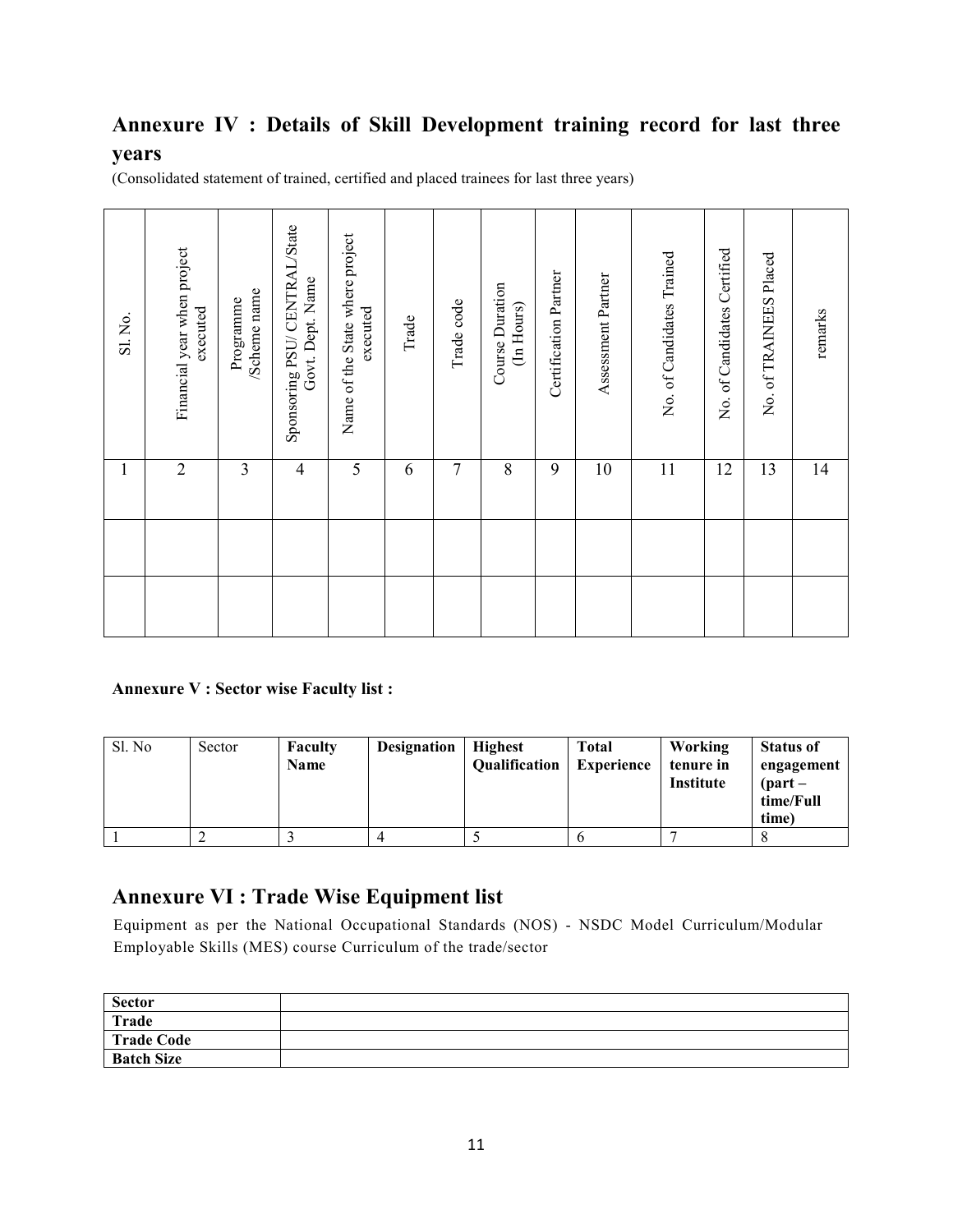| List of the available equipment |                      |               |  |  |
|---------------------------------|----------------------|---------------|--|--|
| Name of the equipment           | <b>Specification</b> | Unit (in no.) |  |  |
|                                 |                      |               |  |  |
|                                 |                      |               |  |  |
|                                 |                      |               |  |  |

# **Annexure VII : Infrastructure details – Centre wise**

| <b>Training Centre Details</b>        |                                                                                                    |                             |  |  |  |
|---------------------------------------|----------------------------------------------------------------------------------------------------|-----------------------------|--|--|--|
| Name of the premise:                  |                                                                                                    |                             |  |  |  |
| Address of the premise:               |                                                                                                    |                             |  |  |  |
| District :                            | Block:                                                                                             | Area :                      |  |  |  |
| Pincode:                              | Landline No:                                                                                       |                             |  |  |  |
| <b>Contact Person Name:</b>           |                                                                                                    |                             |  |  |  |
| Department :                          | Designation :                                                                                      |                             |  |  |  |
| Mobile Number:                        | Email:                                                                                             |                             |  |  |  |
| Ownership status of the premise:      |                                                                                                    |                             |  |  |  |
| <b>GPS</b> coordinates                | Latitude :                                                                                         | Longitude:                  |  |  |  |
|                                       | Availability of Power Connection $(Y/N)$ :<br>Power Backup $(Y/N)$ :                               |                             |  |  |  |
|                                       | Provision of Toilets $(1 \text{ for } 25 \text{ traines}) (Y/N)$ :<br>Separate for girls $(Y/N)$ : |                             |  |  |  |
| Availability of Drinking Water (Y/N): |                                                                                                    | Internet Connectivity(Y/N): |  |  |  |
| Residential Facility $(Y/N)$ :        |                                                                                                    |                             |  |  |  |

| Details of the building/rooms |             |              |                       |  |  |
|-------------------------------|-------------|--------------|-----------------------|--|--|
|                               | Length (ft) | Breadth (ft) | Plinth area (Sq. ft): |  |  |
| Office Room                   |             |              |                       |  |  |
| Class Room 1:                 |             |              |                       |  |  |
| Class Room 2:                 |             |              |                       |  |  |
| Class Room 3:                 |             |              |                       |  |  |
| Class Room 4:                 |             |              |                       |  |  |
| Counseling room:              |             |              |                       |  |  |
| Workshop 1:                   |             |              |                       |  |  |
| Workshop 2:                   |             |              |                       |  |  |
| Workshop 3:                   |             |              |                       |  |  |
| Total Plinth Area             |             |              |                       |  |  |
| Seating Capacity:             |             |              |                       |  |  |
| Equipment & Furniture :       |             |              |                       |  |  |
| Remarks:                      |             |              |                       |  |  |

**Note : Submit Photographs as suitable**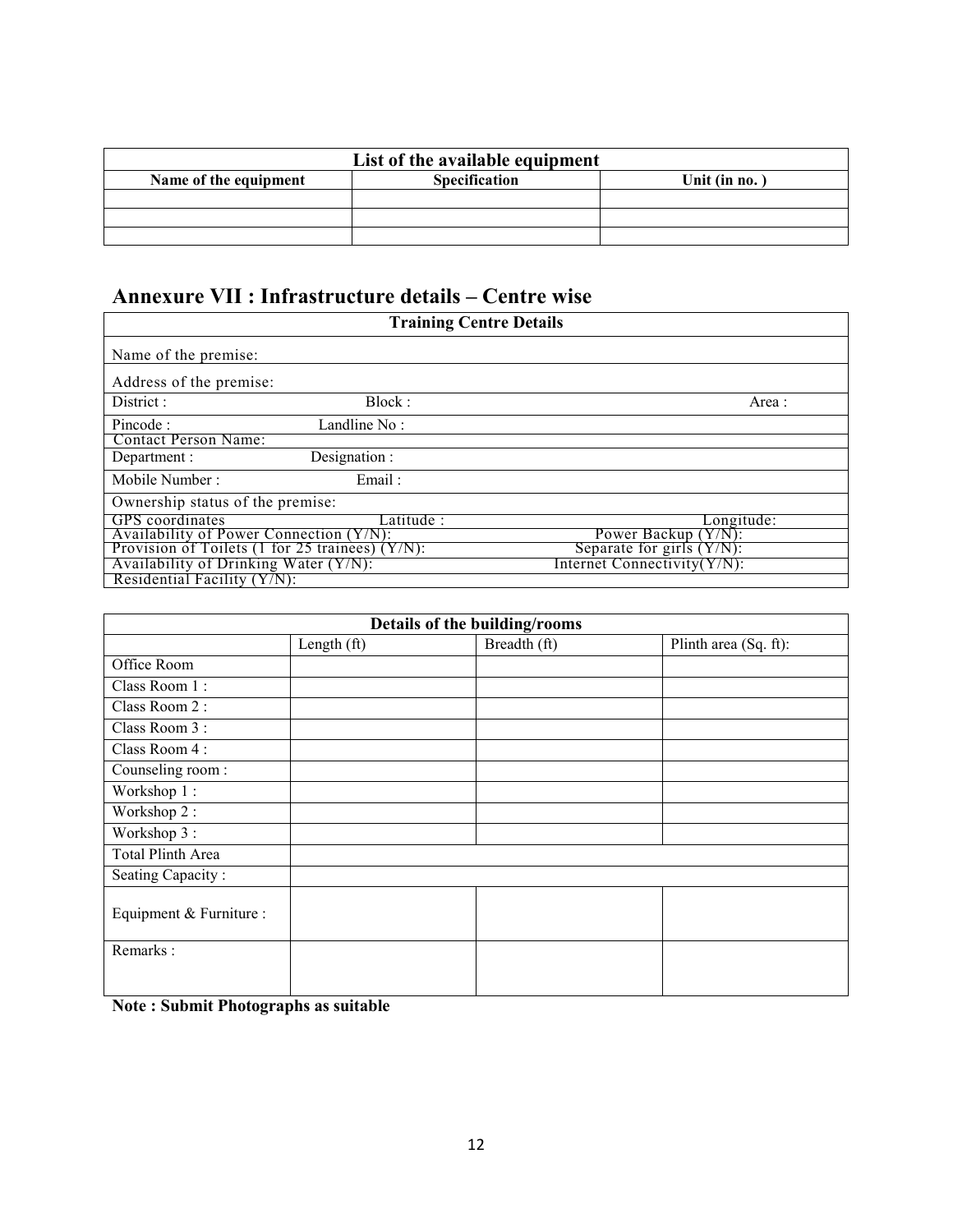#### **Annexure VIII: Covering letter**

**To** 

| The Mission Director,          |
|--------------------------------|
| <b>Assam Skill Development</b> |
| Mission(ASDM)                  |
| Guwahati                       |

#### **Sub : Expression of Interest (Eol) for empanelment of Training Provider (TP) for conducting skill development training programme in Assam under ASDM.**

Dear Sir,

This is with reference to your advertisement inviting Eol for Empanelment of Training Providers (TP) for imparting skills based development training programme in Assam under ASDM, Govt. of Assam. We, the undersigned, offer to provide the services for the above in accordance with your Expression of Interest, dated.../.../2017. Please find below the details of our agency for your consideration.

| S. NO. | <b>Description</b>                                      | <b>Details</b>                    |
|--------|---------------------------------------------------------|-----------------------------------|
|        | Name and contact details of the Legal Entity            |                                   |
| 2      | Name contact details and of key Functionaries and       |                                   |
|        | Designation                                             |                                   |
| 3      | Status / Constitution of the Firm [Type - Private]      |                                   |
|        | Limited / Society / Section 8 company etc.              |                                   |
| 4      | Name of Registering Authority                           |                                   |
| 5      | Registration Number and status                          |                                   |
| 6      | Date of Registration                                    |                                   |
| 7      | Place of Registration                                   |                                   |
| 8      | <b>PAN Card Number</b>                                  |                                   |
| 9      | No. of subject matter experts & Trainers on payroll     |                                   |
| 10     | Details of the relevant training Programme to which the | [Please detail out the relevant   |
|        | TP is applying to] conducted by the applicants during   | training program in the EoI along |
|        | the last three years                                    | with proof                        |

We are hereby submitting our Expression of Interest. We understand that you are not bound to accept any proposal you receive. We fully understand and agree to comply that on verification, if any of the information provided here is found to be misleading the short listing process or unduly favors our company in the short listing process, we are liable to be dismissed from the Eol selection process or termination of the contract during the project.

We agree to abide by the conditions set forth in this Eol. We hereby declare that out proposal submitted in response to this Eol is made in good faith and the information contained is true and correct to the best of our knowledge and belief.

> Sincerely Applicant's name with Seal Designation Signature